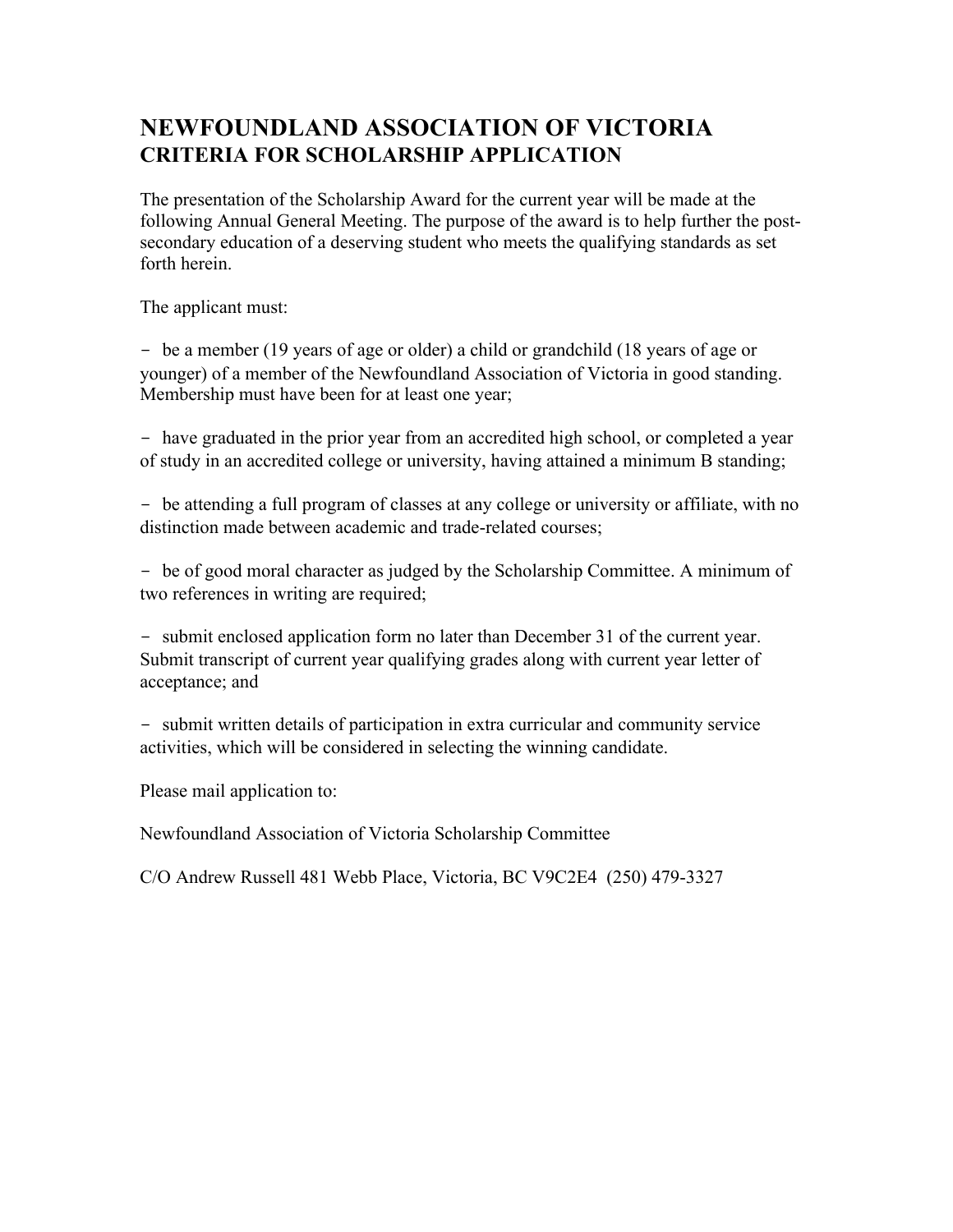## NEWFOUNDLAND ASSOCIATION OF VICTORIA **SCHOLARSHIP APPLICATION**

Sponsor:

| Applicant:                |  |
|---------------------------|--|
| <b>Address:</b>           |  |
| <b>High School:</b>       |  |
| <b>Grade Average:</b>     |  |
| <b>Extra Curricular:</b>  |  |
| <b>Community Service:</b> |  |
| <b>References:</b>        |  |
| <b>Post Secondary:</b>    |  |
|                           |  |
|                           |  |
|                           |  |
|                           |  |
|                           |  |
|                           |  |
|                           |  |
|                           |  |